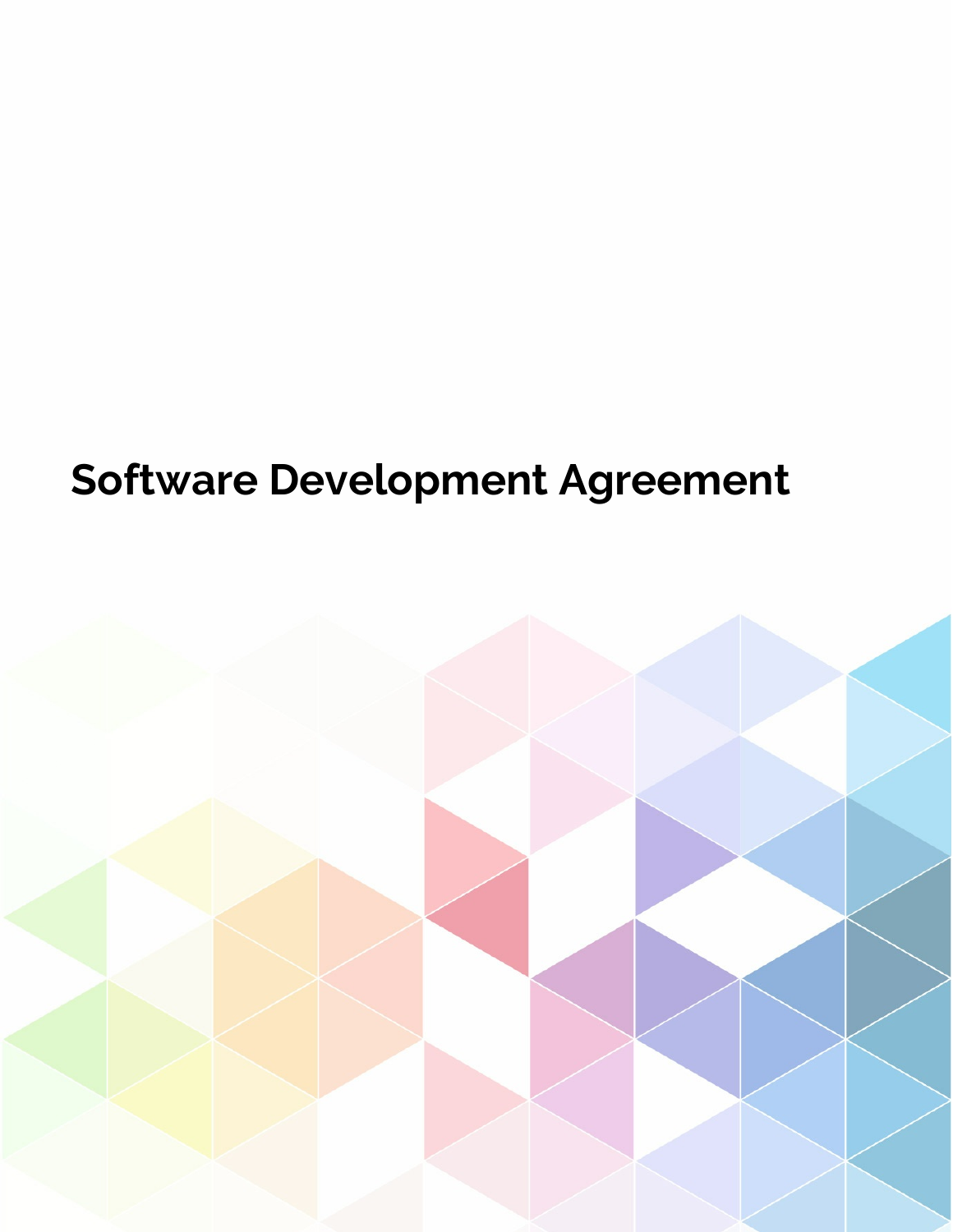This Software Development Agreement (the "Agreement" or "Software Development Agreement") states the terms and conditions that govern the contractual agreement between [COMPANY.Company] having his principal place of business at [COMPANY.Address], (the "Developer"), and [CLIENT.Company] having its principal place of business at [CLIENT.Address] (the "Client") who agrees to be bound by this Agreement.

WHEREAS, the Client has conceptualized [QUICK DESCRIPTION OF SOFTWARE] (the "Software"), which is described in further detail on Exhibit A, and the Developer is a contractor with whom the Client has come to an agreement to develop the Software.

NOW, THEREFORE, In consideration of the mutual covenants and promises made by the parties to this Software Development Agreement, the Developer and the Client (individually, each a "Party" and collectively, the "Parties") covenant and agree as follows:

## 1. DEVELOPER'S DUTIES.

The Client hereby engages the Developer and the Developer hereby agrees to be engaged by the Client to develop the Software in accordance with the specifications attached hereto as Exhibit A (the "Specifications").

- 1. The Developer shall complete the development of the Software according to the milestones described on the form attached hereto as Exhibit B. In accordance with such milestones, the final product shall be delivered to the Client by [FINAL DELIVERY DATE] (the "Delivery Date").
- 2. For a period of [TIME FRAME] after delivery of the final product, the Developer shall provide the Client attention to answer any questions or assist solving any problems with regard to the operation of the Software up to [NUMBER] of hours free of charge and billed to the Client at a rate of [RATE] per hour for any assistance thereafter. The Developer agrees to respond to any reasonable request for assistance made by the Client regarding the Software within [RESPONSE TIME] of the request.
- 3. Except as expressly provided in this Software Development Agreement, the Client shall not be obligated under this Agreement to provide any other support or assistance to the Developer.
- 4. The Client may terminate this Software Development Agreement at any time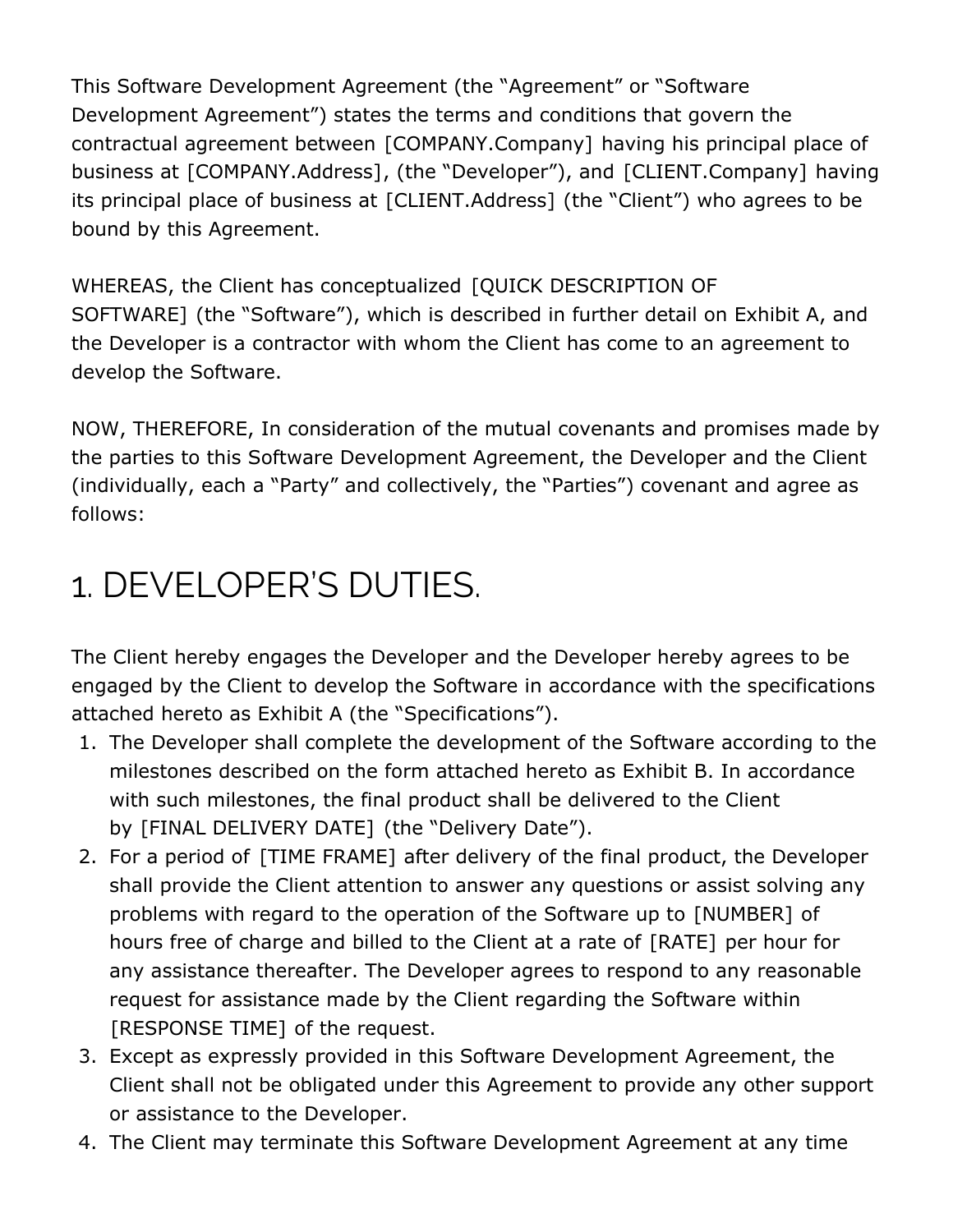upon material breach of the terms herein and failure to cure such a breach within [TIME TO CURE BREACH] of notification of such a breach.

5. The Developer shall provide to the Client after the Delivery Date, a cumulative [TIME OF TRAINING] of training with respect to the operation of the Software if requested by the Client.

#### 2. DELIVERY.

The Software shall function in accordance with the Specifications on or before the Delivery Date.

- 1. If the Software as delivered does not conform with the Specifications, the Client shall within [DAYS TO NOTIFY] of the Delivery Date notify the Developer in writing of the ways in which it does not conform with the Specifications. The Developer agrees that upon receiving such notice, it shall make reasonable efforts to correct any non-conformity.
- 2. The Client shall provide to the Developer written notice of its finding that the Software conforms to the Specifications within [NUMBER DAYS OF DELIVERY] days of the Delivery Date (the "Acceptance Date") unless it finds that the Software does not conform to the Specifications as described in Section 2(A) herein.

## 3. COMPENSATION.

In consideration for the Service, the Client shall pay the Company at the rate of [RATE] per hour (the "Hourly Rate"), with a maximum total fee for all work under this Software Development Agreement of [MAXIMUM TOTAL FEE] . Fees billed under the Hourly Rate shall be due and payable upon the Developer providing the Client with an invoice. Invoices will be provided for work completed by the developer once every [PAY PERIOD] .

## 4. INTELLECTUAL PROPERTY RIGHTS IN THE SOFTWARE.

The Parties acknowledge and agree that the Client will hold all intellectual property rights in the Software including, but not limited to, copyright and trademark rights.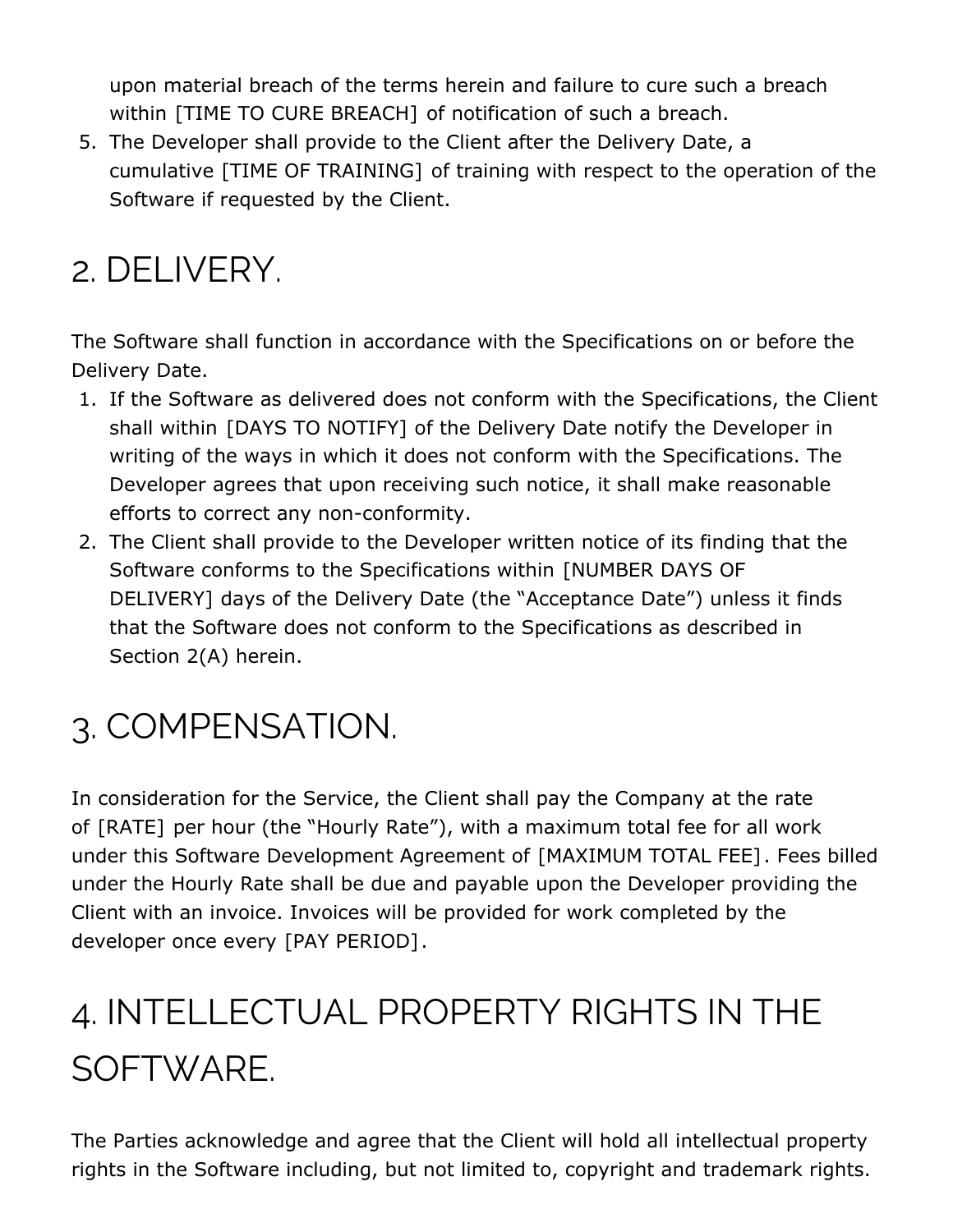The Developer agrees not to claim any such ownership in the Software's intellectual property at any time prior to or after the completion and delivery of the Software to the Client.

## 5. CHANGE IN SPECIFICATIONS.

The Client may request that reasonable changes be made to the Specifications and tasks associated with the implementation of the Specifications. If the Client requests such a change, the Developer will use its best efforts to implement the requested change at no additional expense to the Client and without delaying delivery of the Software. In the event that the proposed change will, in the sole discretion of the Developer, require a delay in the delivery of the Software or would result in additional expense to the Client, then the Client and the Developer shall confer and the Client may either withdraw the proposed change or require the Developer to deliver the Software with the proposed change and subject to the delay and/or additional expense. The Client agrees and acknowledges that the judgment as to if there will be any delay or additional expense shall be made solely by the Developer.

#### 6. CONFIDENTIALITY.

The Developer shall not disclose to any third party the business of the Client, details regarding the Software, including, without limitation any information regarding the Software's code, the Specifications, or the Client's business (the "Confidential Information"), (ii) make copies of any Confidential Information or any content based on the concepts contained within the Confidential Information for personal use or for distribution unless requested to do so by the Client, or (iii) use Confidential Information other than solely for the benefit of the Client.

### 7. DEVELOPER WARRANTIES.

The Developer represents and warrants to the Client the following:

- 1. Development and delivery of the Software under this Agreement are not in violation of any other agreement that the Developer has with another party.
- 2. The Software will not violate the intellectual property rights of any other party.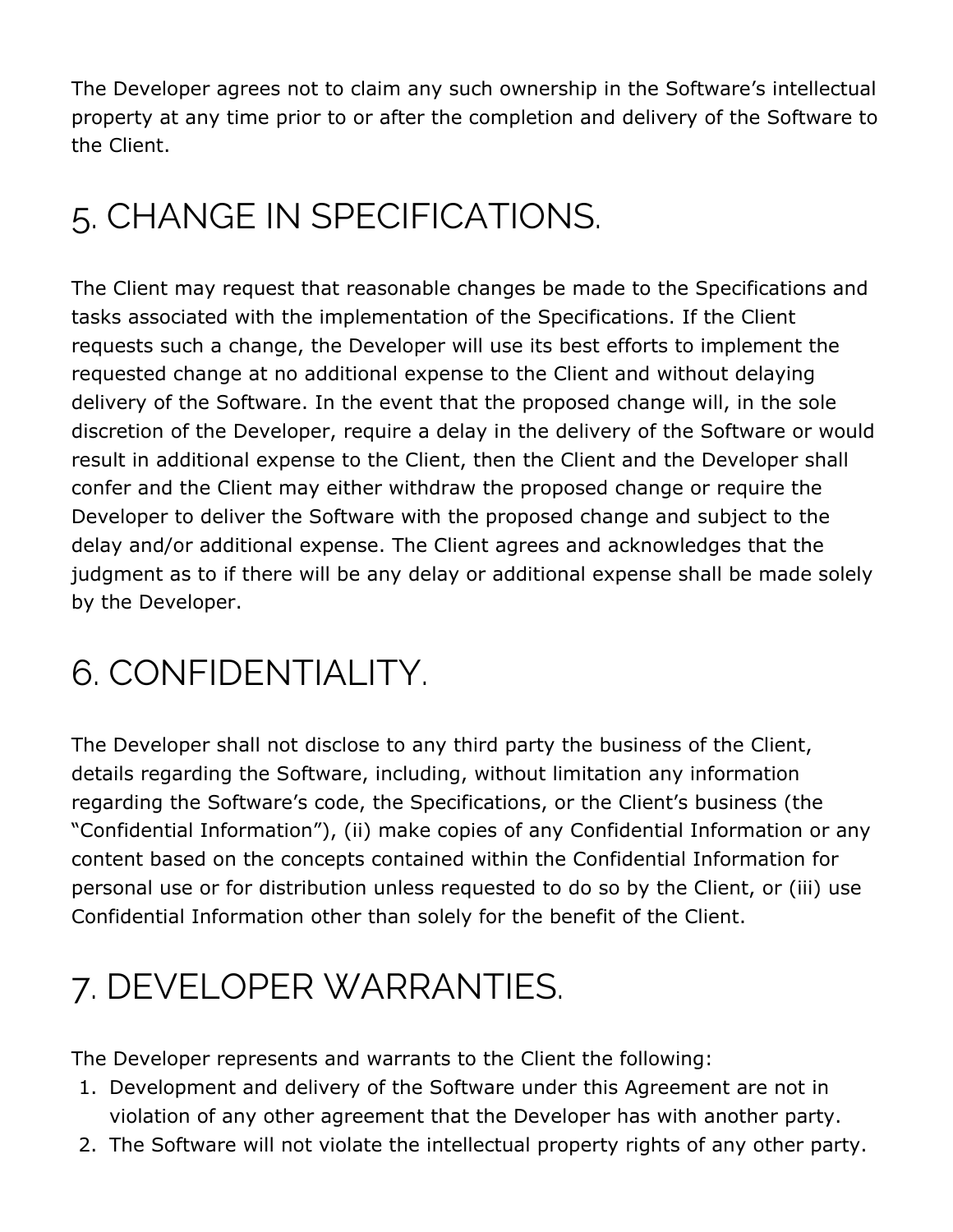3. For a period of [TIME FRAME AFTER DELIVERY DATE] after the Delivery Date, the Software shall operate according to the Specifications. If the Software malfunctions or in any way does not operate according to the Specifications within that time, then the Developer shall take any reasonably necessary steps to fix the issue and ensure the Software operates according to the Specifications.

#### 8. INDEMNIFICATION.

The Developer agrees to indemnify, defend, and protect the Client from and against all lawsuits and costs of every kind pertaining to the software including reasonable legal fees due to the Developer's infringement of the intellectual rights of any third party.

#### 9. NO MODIFICATION UNLESS IN WRITING.

No modification of this Agreement shall be valid unless in writing and agreed upon by both Parties.

#### 10. APPLICABLE LAW.

This Software Development Agreement and the interpretation of its terms shall be governed by and construed in accordance with the laws of the State of [STATE] and subject to the exclusive jurisdiction of the federal and state courts located in [COUNTY], [STATE].

IN WITNESS WHEREOF, each of the Parties has executed this Software Development Agreement, both Parties by its duly authorized officer, as of the day and year set forth below.

\_\_\_\_\_\_\_\_\_\_\_\_\_\_\_\_\_\_\_\_\_\_\_\_\_\_\_\_ \_\_\_\_\_\_\_\_\_\_\_\_\_\_\_\_\_\_\_

[COMPANY.Company]